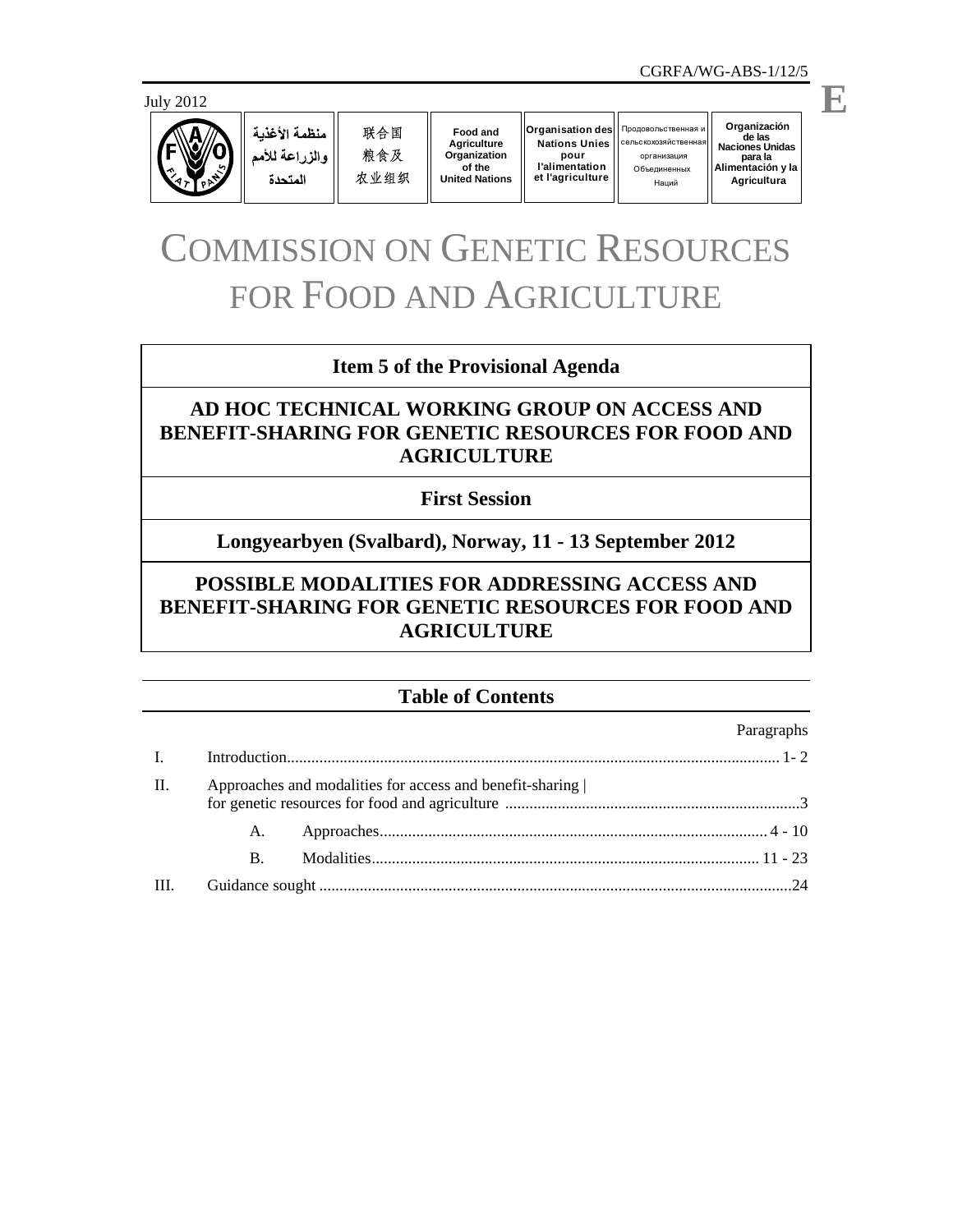#### **I. INTRODUCTION**

1. The Commission, at its Thirteenth Regular Session, mandated the Ad Hoc Technical Working Group on Access and Benefit-sharing for Genetic Resources for Food and Agriculture (Working Group), to:

*analyze, as appropriate, possible modalities for addressing access and benefit-sharing for genetic resources for food and agriculture, taking into account the full range of options, including those presented in the Nagoya Protocol.* 

2. Based on the document, *Distinctive features of genetic resources for food and agriculture*<sup>1</sup> and on experience gained and lessons learned from existing access and benefit-sharing (ABS) arrangements established by some stakeholders in the different subsectors of food and agriculture, $2\pi$ this document aims to identify issues for which approaches and modalities for legislative, administrative or policy measures for ABS for genetic resources for food and agriculture (GRFA) exist or could be developed. The Working Group may wish to consider these approaches and modalities in reviewing the options to assist countries in developing legislative, administrative and policy measures for ABS for GRFA.

## **II. APPROACHES AND MODALITIES FOR ACCESS AND BENEFIT-SHARING FOR GENETIC RESOURCES FOR FOOD AND AGRICULTURE**

3. While some of the distinctive features of GRFA (see *Table 1*) might not necessarily require ABS solutions which are different from those chosen for other sectors of genetic resources, this section focuses on features of GRFA which, individually or in the aggregate, could be considered as to call for distinctive solutions. Some of these features are considered below in relation to specific legislative, administrative or policy approaches or modalities.

#### **A. APPROACHES**

#### **Standardized vs. case-by-base ABS arrangements**

4. While the Convention on Biological Diversity (CBD) and the Nagoya Protocol on Access to Genetic Resources and the Fair Equitable Sharing of Benefits Arising from their Utilization to the Convention on Biological Diversity (Protocol), on the one hand, and the International Treaty on Plant Genetic Resources for Food and Agriculture (Treaty), on the other, explicitly recognize the authority of governments to determine, subject to national legislation, access to genetic resources, and acknowledge that this authority flows from the sovereign rights of States over their natural resources, they stand for two different regulatory approaches.

5. Under the Multilateral System of Access and Benefit-sharing (MLS) of the Treaty, Contracting Parties are required to make certain plant GRFA available and to share benefits derived from those materials according to standardized conditions, as laid down in the Standard Material Transfer Agreement (SMTA). ABS under the Treaty's MLS is thus not a matter for negotiation on a case-by-case basis. Moreover, monetary benefits accrued under SMTAs are not shared bilaterally between the parties concerned. Instead, they are paid into a trust fund (the Benefit-sharing Fund) established for receiving financial resources and utilizing them primarily for the direct or indirect benefit of farmers in all countries, especially in developing countries, and countries with economies in transition, who conserve and sustainably utilize plant GRFA.<sup>3</sup>

<sup>1</sup> CGRFA/WG-ABS-1/12/3.

<sup>&</sup>lt;sup>2</sup> Background Study Paper No. 59.

<sup>&</sup>lt;sup>3</sup> Cf. Article 13.3 Treaty.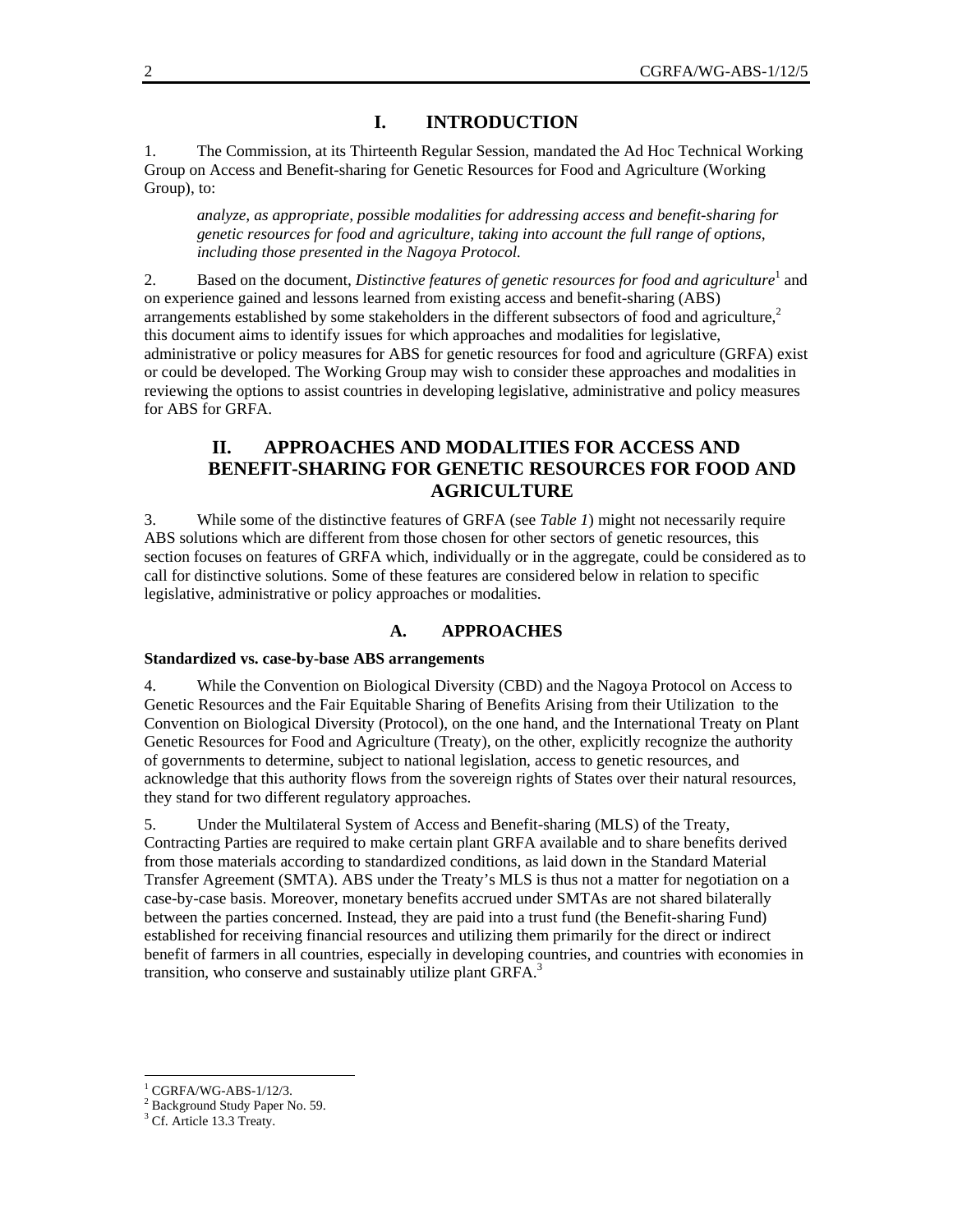| A. The role of        | GRFA are an integral part of agricultural and food production systems and play an<br>A.1            |  |  |  |  |  |
|-----------------------|-----------------------------------------------------------------------------------------------------|--|--|--|--|--|
| <b>GRFA</b> for food  | essential role for achieving food security and the sustainable development of the food and          |  |  |  |  |  |
| security              | agriculture sector.                                                                                 |  |  |  |  |  |
|                       | Plant, animal, invertebrate and microbial GRFA form an interdependent network of<br>A.2             |  |  |  |  |  |
|                       | genetic diversity in agricultural ecosystems.                                                       |  |  |  |  |  |
| <b>B.</b> The role of | The existence of most GRFA is closely linked to human activity and many of them<br>B.1              |  |  |  |  |  |
| human                 | can be regarded as human-modified forms of biodiversity.                                            |  |  |  |  |  |
| management            | The maintenance and evolution of many GRFA depend on continued human<br>B.2                         |  |  |  |  |  |
|                       | intervention, and their sustainable utilization in research, development and production is an       |  |  |  |  |  |
|                       | important means of ensuring their conservation.                                                     |  |  |  |  |  |
| C. International      | Historically, GRFA have been widely exchanged across communities, countries<br>C.1                  |  |  |  |  |  |
| exchange and          | and regions over often long periods of time, and a relevant part of the genetic diversity used      |  |  |  |  |  |
| interdependence       | in food and agriculture today is of exotic origin.                                                  |  |  |  |  |  |
|                       | Countries are interdependent with regard to their GRFA and act both as providers<br>C.2             |  |  |  |  |  |
|                       | of some genetic resources and as recipients of other genetic resources.                             |  |  |  |  |  |
|                       | C.3<br>The international exchange of GRFA plays a crucial role in the functioning of the            |  |  |  |  |  |
|                       | sector, and its importance is likely to increase in light of climate change and technological       |  |  |  |  |  |
|                       | advance.                                                                                            |  |  |  |  |  |
| D. The nature of      | The innovation process for GRFA is usually of incremental nature and based on<br>D.1                |  |  |  |  |  |
| the innovation        | contributions made by many different people in different places at different points of time.        |  |  |  |  |  |
| process               | Most products are not developed out of an individual genetic resource, but with the<br>D.2          |  |  |  |  |  |
|                       | contributions of several genetic resources at different stages in the innovation process.           |  |  |  |  |  |
|                       | Most products developed with the use of GRFA can in turn be used as genetic<br>D.3                  |  |  |  |  |  |
|                       | resources for further research and development, which makes it difficult to draw a clear line       |  |  |  |  |  |
|                       | between providers and recipients of GRFA.                                                           |  |  |  |  |  |
|                       | Many agricultural products reach the market place in a form in which they may be<br>D.4             |  |  |  |  |  |
|                       | used both as biological resources and as genetic resources.                                         |  |  |  |  |  |
| E. Holders and        | GRFA are held and used by a broad range of very diverse stakeholders.<br>E.1                        |  |  |  |  |  |
| users of GRFA         | E.2<br>The different stakeholders managing and using GRFA are interdependent and many               |  |  |  |  |  |
|                       | of them have a dual role acting both as providers and as recipients of genetic resources.           |  |  |  |  |  |
|                       | E.3<br>A significant amount of GRFA is privately held.                                              |  |  |  |  |  |
|                       | E.4<br>An important part of GRFA is held and can be accessed ex situ.                               |  |  |  |  |  |
| F. GRFA               | The exchange of GRFA takes place in the context of traditional and customary<br>F.1                 |  |  |  |  |  |
| exchange              | practices and existing user communities.                                                            |  |  |  |  |  |
| practices             | Research and development in the food and agriculture sector are characterized by<br>F <sub>.2</sub> |  |  |  |  |  |
|                       | an extensive transfer of genetic material between different stakeholders along the value            |  |  |  |  |  |
|                       | chain.                                                                                              |  |  |  |  |  |
| G. Benefits           | G.1<br>The expected benefits from the use of an individual sample of germplasm are often            |  |  |  |  |  |
| generated with        | uncertain and on average relatively low at the time of transaction.                                 |  |  |  |  |  |
| the use of GRFA       | G.2<br>The use of GRFA generates important non-monetary benefits.                                   |  |  |  |  |  |
|                       | G.3<br>The use of GRFA leads to external effects going far beyond the individual provider           |  |  |  |  |  |
|                       | and recipient, and some benefits can only be generated at the collective level.                     |  |  |  |  |  |

| Table 1: Distinctive features of genetic resources for food and agriculture <sup>4</sup> |  |  |
|------------------------------------------------------------------------------------------|--|--|
|                                                                                          |  |  |

6. In contrast to the Treaty's MLS, standardized access and benefit-sharing conditions are not contained in the CBD or the Protocol. While Parties, under the CBD, shall "endeavor to create conditions to facilitate access to genetic resources<sup>55</sup> and Parties of the Protocol shall, *inter alia*, "create conditions to promote and encourage research,"<sup>6</sup> neither of the two instruments creates any (conditional or unconditional) right to access genetic resources. ABS, as envisioned by the CBD and the Protocol, are ultimately a matter for bilateral agreements on a case-to-case basis. However, Decision X/1 of the Conference of the Parties recognizes that the International Regime is constituted

 4 CGRFA/WG-ABS-1/12/3.

<sup>&</sup>lt;sup>5</sup> CBD, Article 15.2.

<sup>6</sup> Protocol, Article. 8a.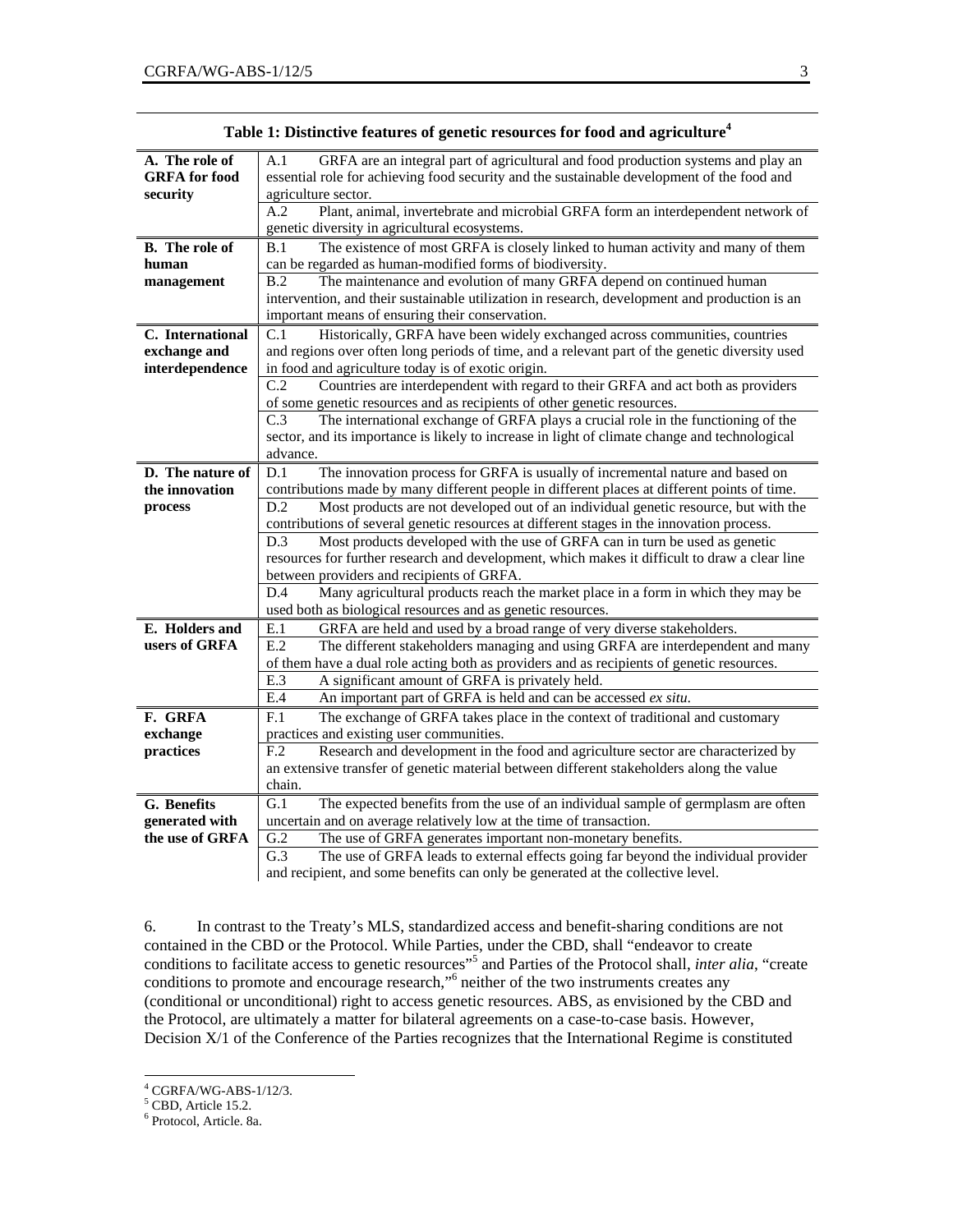by a number of instruments and complementary instruments, including the Treaty, and the Protocol leaves room for international agreements, including other specialized ABS agreements which, in principle, could foresee standardized ABS arrangements modelled, for example, after the Treaty's  $MLS$ <sup>7</sup>. In addition, Parties to the Protocol shall consider the need for and modalities of a global multilateral benefit-sharing mechanism for genetic resources "that occur in transboundary situations or for which it is not possible to grant or obtain prior informed consent.<sup>8</sup> This mechanism could also be linked to standard modalities for ABS.

7. The logic of the Treaty's MLS, which provides facilitated access to plant GRFA on the basis of standardized ABS conditions, is compelling for various reasons. As acknowledged in the Preamble to the Treaty, all countries depend very largely on plant GRFA that originated elsewhere. Moreover, plant GRFA have been widely and over millennia exchanged across communities, countries and regions which makes it often difficult, if not impossible, to attribute them to a specific country of origin. There is, in addition, agreement that plant GRFA are the raw material indispensable for crop genetic improvement and essential in adapting to unpredictable environmental changes and future human needs and, thus, their exchange across national boundaries is of pivotal importance.

8. Considering the distinctive features of GRFA, in particular:

- the high degree of interdependence of countries with regard to their GRFA (Feature C.2, see *Table 1*);
- $\bullet$  the high number of exchanges of GRFA between countries (Features C.3; F.2), along with the strong need for access to genetic resources in the sector of food and agriculture (Feature A.1);
- the incremental nature of the innovation process, with genetic material being improved over many successive generations (Feature D.1),

policy makers may wish to explore ABS approaches that aim to facilitate and strengthen the exchange of GRFA and the capacity of agricultural systems to sustain agricultural production and ensure food security.

9. While the Treaty offers an important model for ABS for GRFA, this model may not fit or not be agreeable as one-size-fits-all solution for *all* GRFA. However, in developing ABS policies and legislation for GRFA other than plant GRFA, countries may wish to explore the modalities of the Treaty's MLS, with a view to further investigating and assessing management options, including pooling solutions, standardization of ABS conditions and multilateral approaches, that accommodate the special features of (specific subsectors of) GRFA. Such options could be developed at different levels, ranging from small stakeholder groups to multilateral instruments, distinguish different models of cooperation, categories, uses and users of GRFA as well as benefit-sharing modalities. They could facilitate access to GRFA and determine the form, level, and manner of benefit-sharing in line with commercial practice, thus ensuring continuous access to a wide genetic base and, at the same time, benefit-sharing on mutually agreed standard terms. Benefits could be decoupled from the individual providers and specific GRFA, and be shared on a collective basis, rather than with individual providers of genetic material. Decoupling benefit-sharing from specific GRFA and specific providers could help to simplify monitoring, tracking and enforcement. Lessons learnt from the implementation of existing ABS laws, but also experiences gained with the implementation of the Treaty could be instructive in the consideration and assessment of management options for ABS for GRFA.

#### **Legislative, administrative or policy measures**

10. In addressing ABS for GRFA, governments will need to determine the nature of the instrument through which they address the issue of ABS. Interestingly, the Protocol leaves quite some discretion to the Parties as to whether to adopt legislative, administrative or policy measures.<sup>9</sup> With regard to ABS for GRFA, governments may wish to take into account, that some subsectors already have developed or are in the process of developing exchange and benefit-sharing practices which

 7 Protocol, Article 4.2.

<sup>8</sup> Protocol, Article 11.

 $9^9$  See Protocol, Articles 5.2; 6.3; and 15.1; 15.2.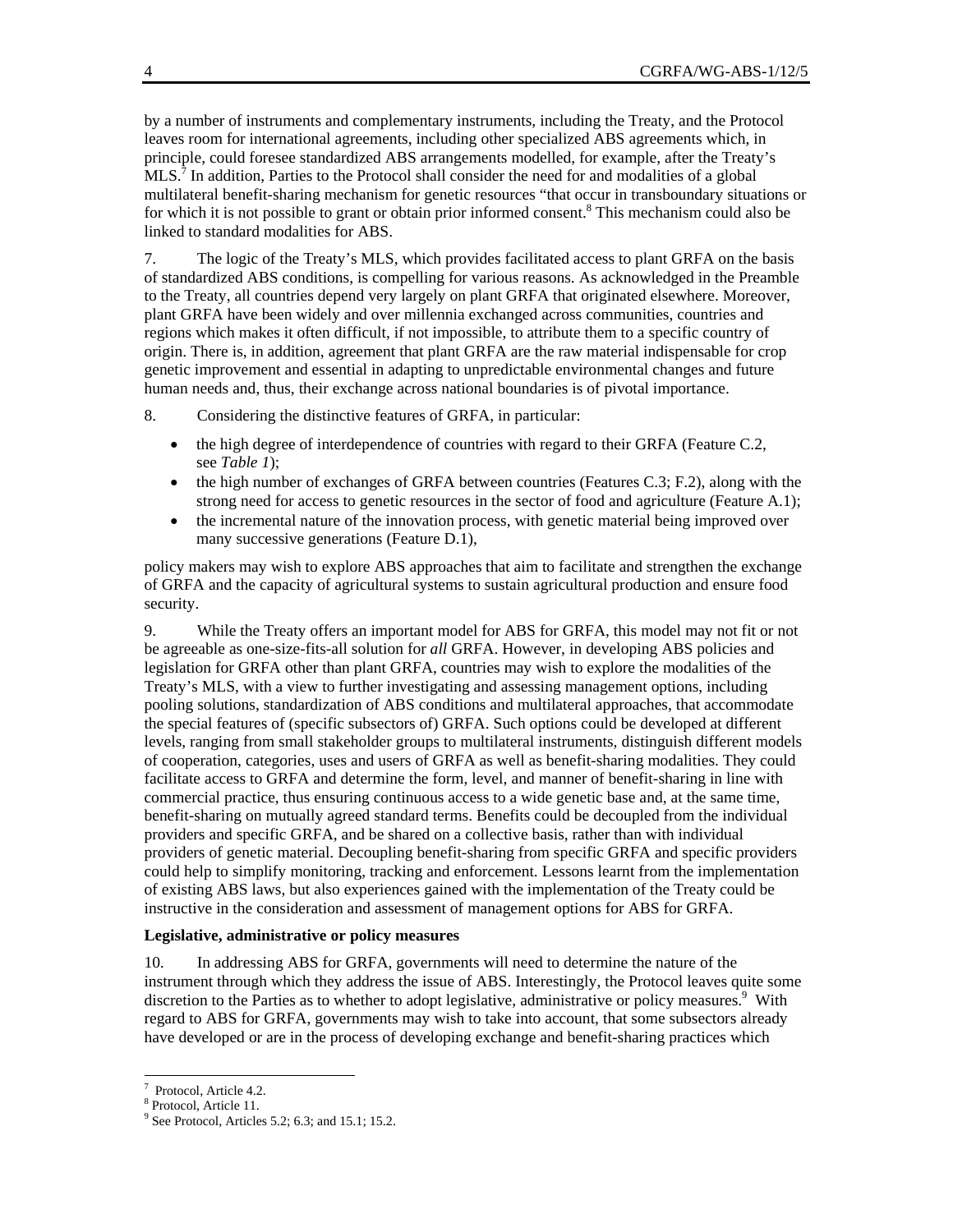could either render ABS rules superfluous or on which ABS rules could piggyback.<sup>10</sup> The Treaty demonstrates that the development of ABS rules along the lines of existing exchange practices may contribute to a high level of acceptance amongst user communities.

#### **B. MODALITIES**

11. There is a wide range of modalities from which policy-makers may choose in designing ABS frameworks and in defining the regime of GRFA in those frameworks. This section presents a selection of possible modalities. Depending on the approach countries decide to take with regard to ABS for genetic resources, they may wish to address a whole range of issues, be it through legislative, administrative or policy measures. The Working Group may wish to recommend to the Commission, that future work on ABS for GRFA address these issues in a coherent and consistent way and in harmony with the Treaty, the CBD and the Protocol.<sup>11</sup> Possible modalities are explored in relation to the issues usually addressed in ABS frameworks: objectives of the ABS measures; the scope of the ABS measures; the relationship with other agreements and instruments; the designation of competent authorities; prior informed consent (PIC) and mutually agreed terms (MAT); benefit-sharing; measures to provide that genetic resources utilized have been accessed in accordance with PIC and MAT; designation of checkpoints to monitor and enhance transparency about the utilization of GRFA.

#### **Objectives of ABS measures**

12. Considering the essential role of GRFA as an integral part of agricultural and food production systems for achieving food security and the sustainable development of the food and agriculture sector (Feature A.1) policy makers may wish to consider food security as an objective of ABS legislation. In this regard, Article 1 of the Treaty is instructive in that it specifically refers to " sustainable agriculture and food security". Other possible objectives include: the recognition/ protection of Farmers' Rights, as enshrined in Article 9 of the Treaty, the recognition of intellectual property rights, technology transfer and capacity-building.12 Existing ABS measures refer to various objectives the most obvious of which are the conservation and sustainable use of genetic resources and the fair and equitable sharing of benefits derived from them. Some ABS instruments also reflect the importance of GRFA for food security.13 One of the objectives of the *Bonn Guidelines on Access to Genetic Resources and Fair and Equitable Sharing of the Benefits Arising Out of Their Utilization*, for example, is "to contribute to poverty alleviation and be supportive to the realization of human food security, health and cultural integrity, especially in developing countries, in particular least developed countries and small island developing States among them."<sup>14</sup> The Protocol, although not listing food security as one of its objectives, requires its Parties to consider the importance of GRFA and their special role for food security in the development and implementation of ABS legislation and regulatory requirements.<sup>15</sup>

13. Whether or not a measure achieves a given objective will usually not depend on whether this objective is explicitly stated, be it in the proposal for the policy measure or in the policy measure itself. Nevertheless, in some jurisdictions, statements of objectives may play an important role in the interpretation of rules and regulations and it may be for this reason that many of the existing ABS laws and policies include sections identifying specific objectives. Food security, as an objective of ABS measures, may therefore be a relevant modality for addressing ABS for GRFA.

#### **Scope of ABS measures in relation to GRFA**

14. The *scope* of ABS measures may be divided into:

*Types of genetic resources covered (genetic vs. biological resources)* 

 $\overline{a}$ 

 $10$  For an economic analysis of standardisation options for ABS, see Täuber, S. et. al. (2011): An economic analysis of new instruments for Access and Benefit-Sharing under the CBD – Standardization options for ABS transaction. Bonn (http://www.bfn.de/fileadmin/MDB/documents/service/skript286.pdf). 11 See document, CGRFA/WG-ABS-1/12/4.

<sup>12</sup> Background Study Paper No. 42, p. 21.

<sup>&</sup>lt;sup>13</sup> Background Study Paper No. 42, pp. 21-22.

 $14$  Bonn Guidelines, section 11 (e).

<sup>&</sup>lt;sup>15</sup> Protocol, Article 8(c).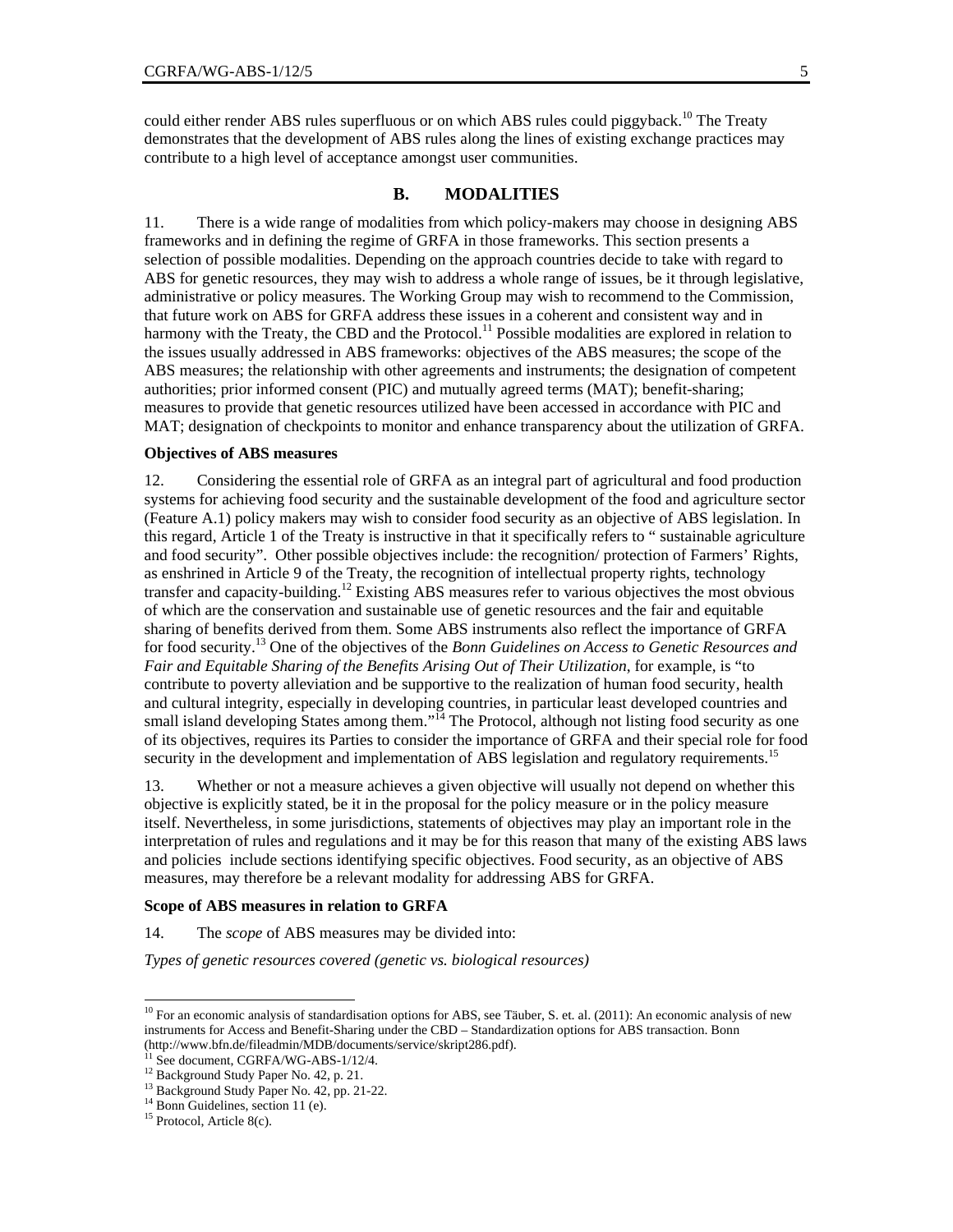As many agricultural products reach the market place in a form in which they may be used both as biological resources and as genetic resources (Feature D.4), ABS frameworks for GRFA need to address the question as to which type of use should trigger ABS requirements. Genetic resources are defined by the CBD as "genetic material of actual or potential value" and genetic material means "any material of plant, animal, microbial or other origin containing functional units of heredity."<sup>16</sup> The Treaty largely mirrors these definitions with regard to plant GRFA. The range of resources covered by existing ABS frameworks differ widely. Some countries seem to extend the coverage of their ABS laws to all biological resources which could be interpreted as to cover even bulk agricultural commodities.<sup>17</sup> However, the use of genetic resources as bulk commodities, e.g. access to a forest for timber extraction, is outside the scope of the Protocol and the scope of most ABS laws.

#### *Genetic resources and GRFA*

Most existing ABS frameworks apply to genetic resources as such and do not distinguish between genetic resources and GRFA.<sup>18</sup> The Protocol, while acknowledging the distinctive features of GRFA, does not translate the features into substantive guidance or "solutions". If the Commission decides to develop guidance for ABS for GRFA, the Commission's work in this regard would be relevant to the implementation of the Protocol, which stipulates that due regard should be paid to useful and relevant ongoing work or practices under other international instruments and relevant international organizations, provided they are supportive of and do not run counter to the objectives of the CBD and the Protocol.<sup>1</sup>

#### *Types of activities triggering ABS requirements*

Most countries limit the scope of their ABS measures to genetic resources *sensu stricto*, i.e. to research on and development of genetic or biochemical compounds. Under the Protocol, only access to genetic resources *for their utilization* shall be subject to PIC and "utilization of genetic resources" means to conduct research and development on the genetic and/or biochemical composition of genetic resources, including through the application of biotechnology (...)."<sup>20</sup> The Treaty requires that facilitated access within the MLS be provided "solely for the purpose of utilization and conservation for research, breeding and training for food and agriculture, provided that such purpose does not include chemical, pharmaceutical and/ or other non-food/ feed industrial uses. In the case of multiple-use crops (food and non-food), their importance for food security should be the determinant for their inclusion in the Multilateral System and availability for facilitated access."21 It should be noted that the Protocol also distinguishes between different utilization contexts: conservation and sustainable use of biological diversity; present and imminent emergencies; and the importance of GRFA for food security.<sup>2</sup>

ABS measures may also exclude specific activities from ABS requirements. In line with similar exclusions in patent law, ABS measures could exempt, for example, access to genetic resources for private, non-commercial use. In line with the breeders' exemption available under plant variety protection legislation, ABS measures could also exempt from ABS requirements the use of material as an initial source of variation to create new materials. However, such an exemption, although common in the sphere of plant breeders' rights, would exclude an activity that ABS measures typically target.

 $\overline{a}$ 

<sup>&</sup>lt;sup>16</sup> CBD, Article 2.

<sup>17</sup> *See* Background Study Paper No. 42, p. 23. 18 *See* Background Study Paper No. 42, pp. 23-25. 19 Protocol, Article 4.3.

<sup>&</sup>lt;sup>20</sup> Protocol, Article 2(c).

 $21$  Treaty, Article 12.3 (a).

<sup>22</sup> Protocol, Article 8.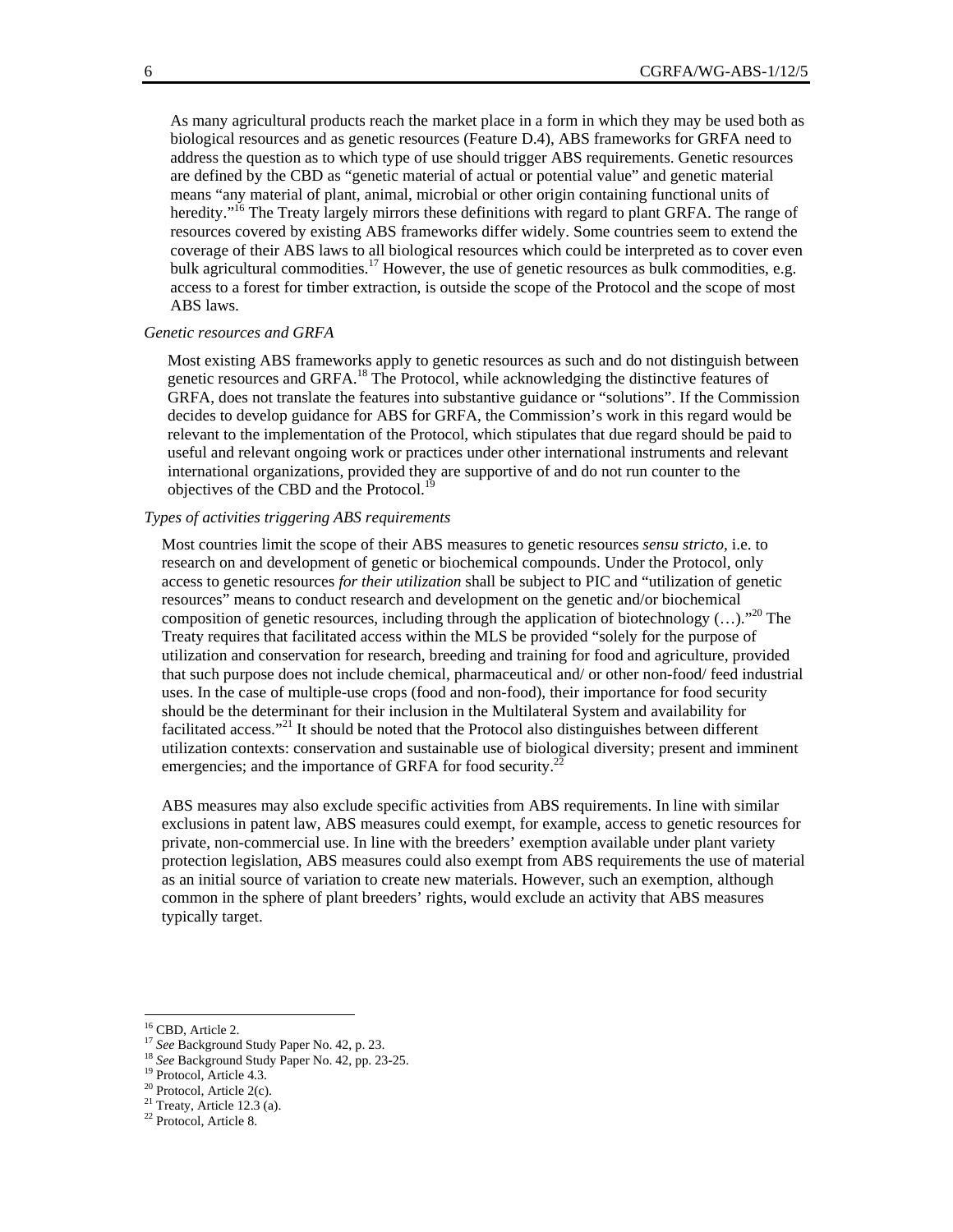#### *Privately and publicly owned GRFA*

ABS measures may apply to publicly or privately owned or both GRFA. Given that a significant amount of GRFA is privately held (Feature E.3), ABS laws covering privately held GRFA may have a significant impact on the exchange of GRFA. While the Treaty's MLS includes only plant GRFA "that are under the management and control of the Contracting Parties and in the public domain"<sup>23</sup> as well as materials brought within the purview of the Treaty by other holders, including natural and legal persons, $24$  the Protocol leaves the application of PIC to privately owned GRFA at the discretion of Parties.

#### *Temporal scope of the ABS measures*

While the Protocol applies to genetic resources (and traditional knowledge) accessed after the entry into force of the Protocol for a Party, it does not prevent Parties from extending their national ABS measures to genetic resources accessed prior to the entry into force of the Protocol. The Treaty's MLS applies to certain plant GRFA, even if accessed prior to its coming into force. The temporal scope of ABS measures is of particular relevance to GRFA as many of these resources have been collected in the past, and an important part of GRFA is held and can be accessed *ex situ* (Feature E.4). The retroactive application of ABS measures could therefore affect the status of such collections.

#### *Geographical scope of the ABS measures*

The Protocol only applies to genetic resources in areas over which States exercise sovereign rights. In accordance with the United Nations Convention on the Law of the Sea, genetic resources, including GRFA, in internal and territorial waters, exclusive economic zones and extended continental shelves are therefore covered by the scope of the Protocol. Areas beyond national jurisdictions do not fall under the Protocol. It should be noted, however, that this does not prevent Parties to the Protocol from regulating access to GRFA by their nationals in such areas.

#### **Relationship with other instruments**

15. Any future work of the Commission on ABS for GRFA should be coherent with, and mutually supportive of the work under relevant international agreements, in particular the Treaty and the Protocol. In considering future work of the Commission on ABS for GRFA, including the development of model clauses for ABS agreements or of guidelines assisting governments in the development and implementation of ABS measures for GRFA, the Working Group may wish to address the relationship of its work on ABS with the Treaty. Given that the Treaty's scope covers all plant GRFA, the Working Group could recommend that plant GRFA be excluded from any future work of the Commission on ABS. Alternatively, the Working Group could recommend that the Commission, in its future work on ABS coordinate closely with the Governing Body of the Treaty, showcase the MLS as a special agreement for plant GRFA, highlight the advantages of its MLS and refer to relevant information regarding accession to, and implementation of the Treaty.

#### **Competent authorities**

16. Competent authorities are designated by governments and are responsible for granting access to genetic resources. Under the Protocol, Parties have to designate one or more competent national authorities which shall be responsible, *inter alia*, for granting access and advising on applicable procedures and requirements for obtaining PIC and entering into MAT. In addition, Parties have to designate national focal points on ABS, which shall be responsible for liaison with the Secretariat and provide relevant information to applicants.<sup>25</sup> While in many countries multiple authorities are involved in the implementation of ABS measures, including the approval of access applications, Background Study Paper No. 42, commissioned by the Secretariat in 2009, noted with surprise that "in none of the

<sup>&</sup>lt;sup>23</sup> Treaty, Article 11.2.

<sup>&</sup>lt;sup>24</sup> Treaty, Articles 11; 15.

<sup>&</sup>lt;sup>25</sup> Protocol, Article 13.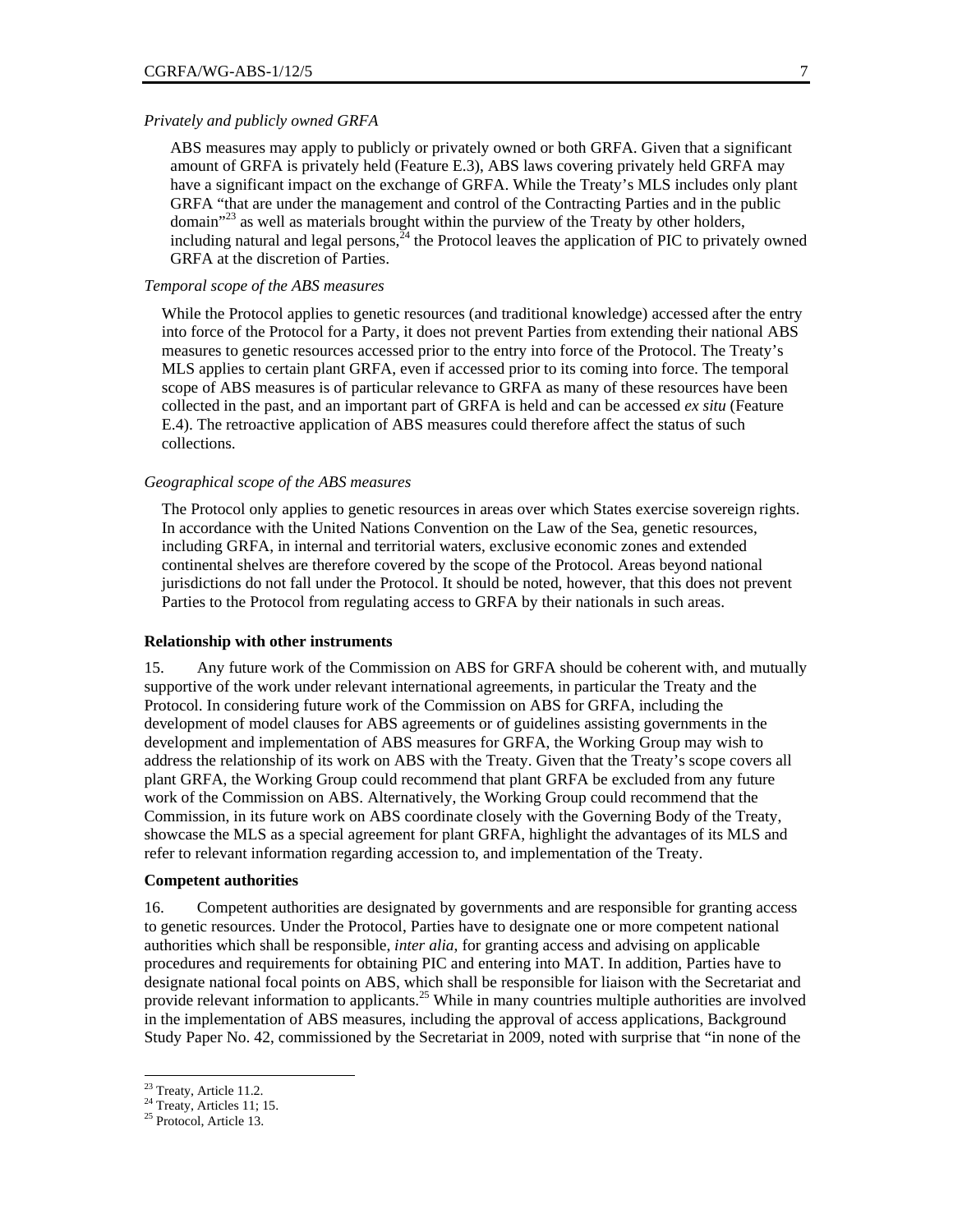laws [examined] was the direct approving state authority a ministry or agency involved in food and agriculture."<sup>26</sup> Various domestic governance models exist for the implementation of ABS frameworks, such as a central approving authority or a system of delegation from the central authority to other entities, and these models may further be explored as to their advantages and disadvantages for ABS for GRFA.

#### **Prior informed consent and mutually agreed terms**

17. PIC and MAT are at the core of ABS measures. PIC is granted by national competent authorities (or other designated entities) to a user prior to, or at the time of accessing genetic resources. MAT is an agreement reached between providers and users of genetic resources on the conditions of access and use of the resources, and the benefits to be shared. PIC, if granted by a competent authority, is usually an official, non-contractual act, whereas MAT form part of a private law contract, even though a public authority may be a party to this contract. Under the Treaty, Contracting Parties in the exercise of their sovereignty, have granted PIC in advance for plant GRFA in the MLS, while MAT have been pre-negotiated in the form of the SMTA.

18. Considering the extensive transfer of genetic material for research and development in the food and agriculture sector (Feature F.2), the interdependence of all countries with regard to GRFA (Feature C.2), and the essential role of international exchanges of GRFA for the functioning of the sector (Feature C.3), PIC and MAT may raise logistic, administrative and financial issues when applied to research and development in the food and agriculture sector. Considering that that the expected monetary benefits are on average relatively low (Feature G.1), the efficient management of ABS for GRFA may become a challenge. Options to overcome this challenge may include: the exclusion of (specific) GRFA from the scope of the ABS measures; the establishment of common pools with standard ABS conditions; the simplification or even standardization of PIC procedures for GRFA; and the elaboration of model MAT for (subsectors of) GRFA.

19. ABS measures may also require the consent of other stakeholders, such as indigenous and local communities, in cases where traditional knowledge associated with genetic resources and held by indigenous and local communities is accessed. In fact, the Protocol requires its Parties to take measures, in accordance with domestic law, with the aim of ensuring that in such cases traditional knowledge is accessed with the PIC, or approval and involvement, of the indigenous and local communities, and that MAT have been established.  $27$  Considering that GRFA are held and used by a broad range of very diverse stakeholders (Feature E.1), including indigenous and local communities, these stakeholders should be involved in the development of ABS measures for GRFA. In addition, ABS measures for GRFA may require the PIC and MAT of relevant stakeholders, including indigenous and local communities whose traditional knowledge associated with GRFA is accessed.

#### **Benefit-sharing**

20. The fair and equitable sharing of benefits arising from the utilization of genetic resources is a key component of ABS measures. Benefits may include monetary and non-monetary benefits. The Treaty recognizes that facilitated access to plant GRFA included in the MLS is itself a major benefit of the MLS. With regard to monetary benefits, it may be relevant that the innovation process for GRFA is usually of incremental nature and based on contributions made by many different people in different places at different points of time (Feature D.1), and that most products are not developed out of an individual genetic resource, but with the contributions of several genetic resources at different stages in the innovation process (Feature D.2). Hence, it may be undesirable, if not impracticable, to direct payments to an individual provider. Benefits could, for example, be decoupled from individual providers or accessions, and be distributed in line with agreed policies and disbursement criteria.

21. Considering the important non-monetary benefits of GRFA (Feature G.2), such as the sharing of research results, capacity-building and information, ABS measures for GRFA could identify nonmonetary benefits which are of particular relevance to the food and agriculture sector. The Protocol lists research directed towards food security, taking into account domestic uses of genetic resources in

<sup>&</sup>lt;sup>26</sup> Background Study Paper No. 42, p. 47.

<sup>&</sup>lt;sup>27</sup> Protocol, Article 7.